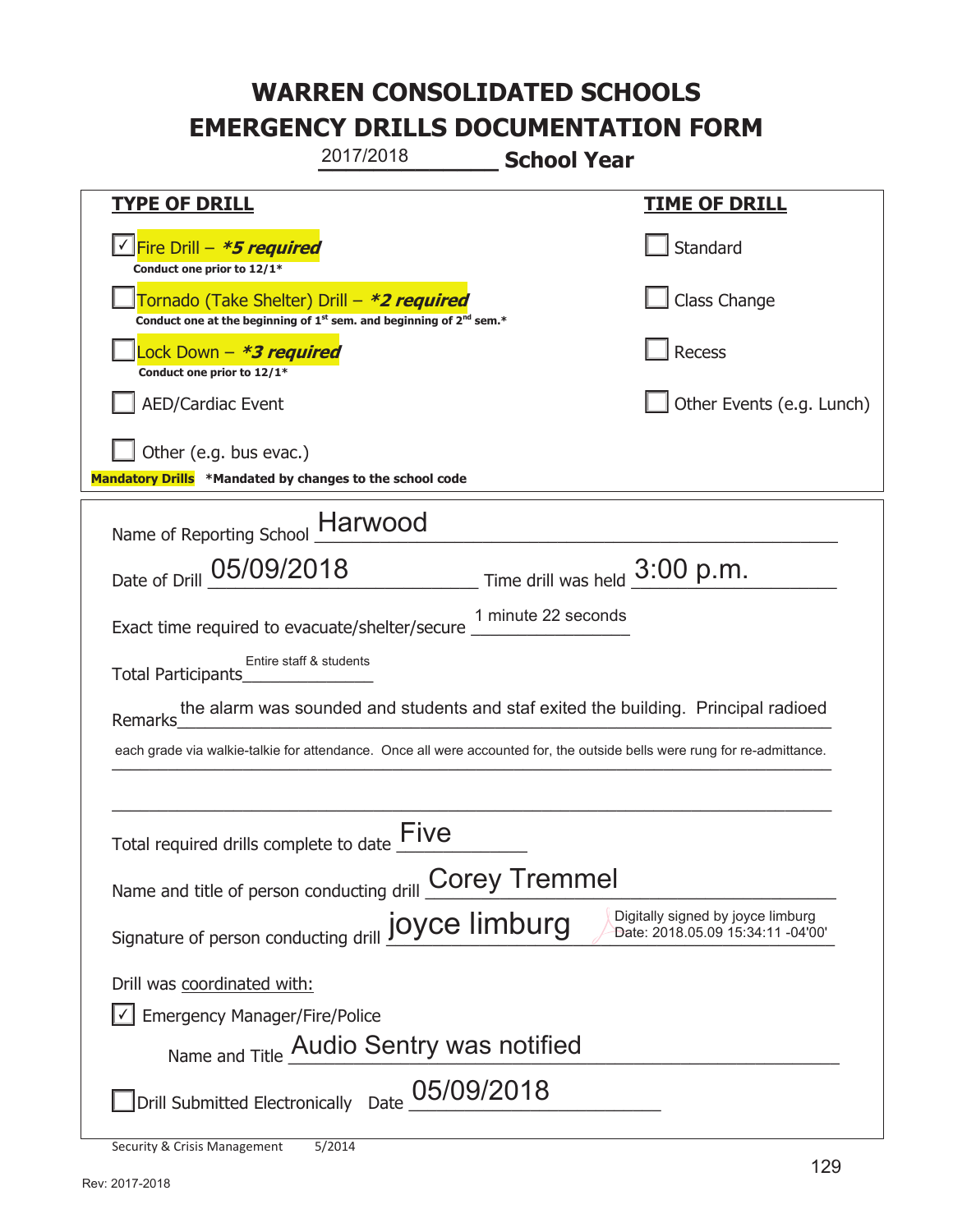|                                                                                    | 2017/2018                                                                                   | <b>School Year</b>       |                                                                                                                          |
|------------------------------------------------------------------------------------|---------------------------------------------------------------------------------------------|--------------------------|--------------------------------------------------------------------------------------------------------------------------|
| <b>TYPE OF DRILL</b>                                                               |                                                                                             |                          | <u>TIME OF DRILL</u>                                                                                                     |
| V Fire Drill - *5 required<br>Conduct one prior to 12/1*                           |                                                                                             |                          | √ Standard                                                                                                               |
| Tornado (Take Shelter) Drill – *2 required                                         | Conduct one at the beginning of 1 <sup>st</sup> sem. and beginning of 2 <sup>nd</sup> sem.* |                          | Class Change                                                                                                             |
| Lock Down - *3 required<br>Conduct one prior to 12/1*                              |                                                                                             |                          | <b>Recess</b>                                                                                                            |
| <b>AED/Cardiac Event</b>                                                           |                                                                                             |                          | Other Events (e.g. Lunch)                                                                                                |
| Other (e.g. bus evac.)<br>Mandatory Drills *Mandated by changes to the school code |                                                                                             |                          |                                                                                                                          |
| Name of Reporting School                                                           | <b>Harwood</b>                                                                              |                          |                                                                                                                          |
| Date of Drill 04/19/2018                                                           |                                                                                             | Time drill was held 2:45 |                                                                                                                          |
| Exact time required to evacuate/shelter/secure                                     |                                                                                             | Less than 1 minute       |                                                                                                                          |
| Total Participants                                                                 | Entire staff & students                                                                     |                          |                                                                                                                          |
| Remarks                                                                            |                                                                                             |                          | The alarm was sounded and students and staff exited the building. Principal radioed                                      |
|                                                                                    |                                                                                             |                          | each grade via walkie-talkie for attendance. Once all were accounted for, the outside bells were rung for re-admittance. |
|                                                                                    |                                                                                             |                          |                                                                                                                          |
| Total required drills complete to date $\underline{\operatorname{\mathsf{Four}}}$  |                                                                                             |                          |                                                                                                                          |
| Name and title of person conducting drill <b>Corey Tremmel</b>                     |                                                                                             |                          |                                                                                                                          |
| Signature of person conducting drill joyce limburg                                 |                                                                                             |                          | Digitally signed by joyce limburg<br>Date: 2018.04.20 08:22:25 -04'00'                                                   |
| Drill was coordinated with:                                                        |                                                                                             |                          |                                                                                                                          |
| <b>Emergency Manager/Fire/Police</b>                                               |                                                                                             |                          |                                                                                                                          |
|                                                                                    | Name and Title Audio Sentry was notified                                                    |                          |                                                                                                                          |
|                                                                                    | Drill Submitted Electronically Date 04/20/2018                                              |                          |                                                                                                                          |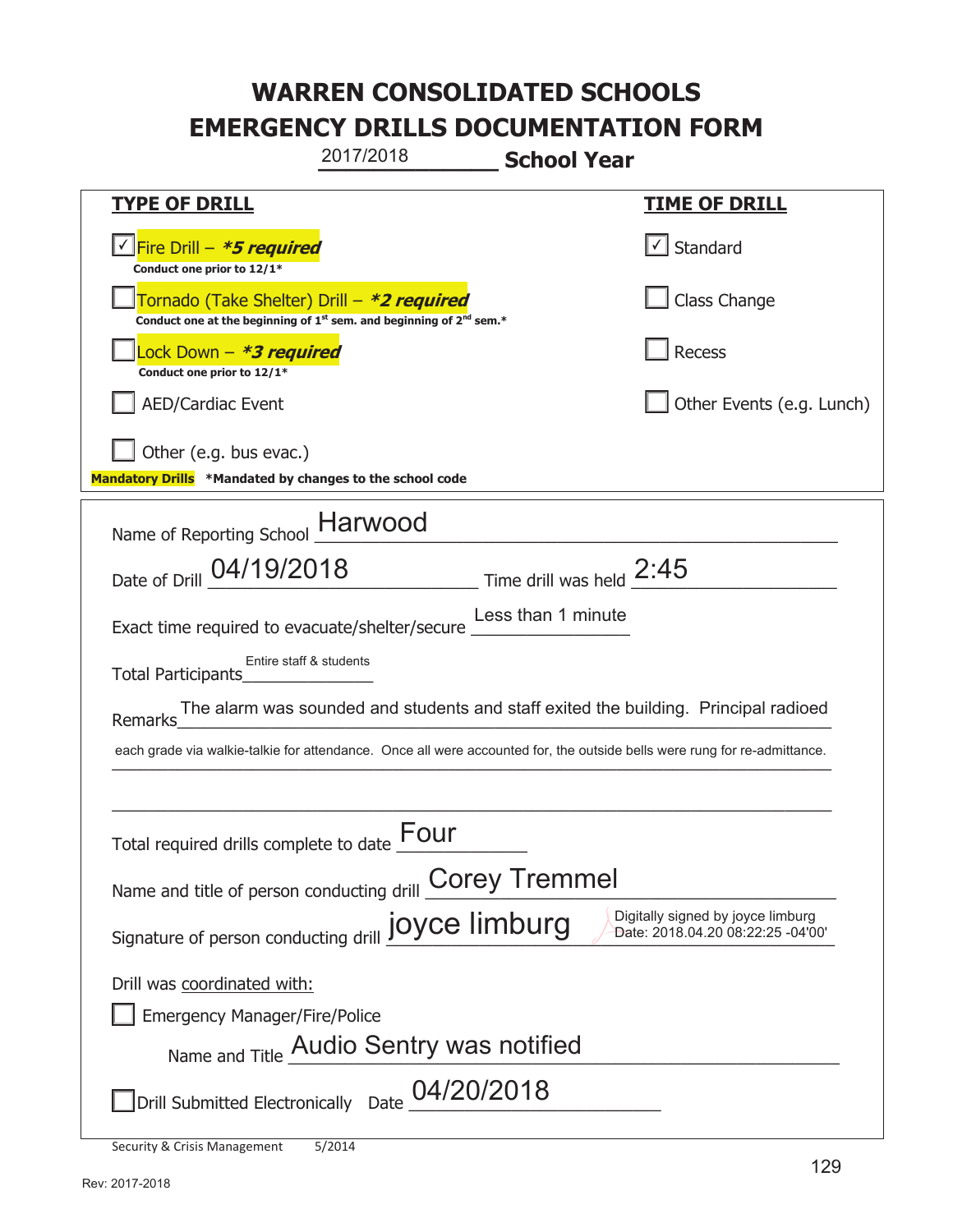|                                                                                    | 2017/2018                                                                     | <b>School Year</b>               |                                                                                       |
|------------------------------------------------------------------------------------|-------------------------------------------------------------------------------|----------------------------------|---------------------------------------------------------------------------------------|
| <b>TYPE OF DRILL</b>                                                               |                                                                               |                                  | <u>TIME OF DRILL</u>                                                                  |
| Fire Drill - *5 required<br>Conduct one prior to 12/1*                             |                                                                               |                                  | Standard                                                                              |
| Tornado (Take Shelter) Drill – *2 required                                         | Conduct one at the beginning of $1^{st}$ sem. and beginning of $2^{nd}$ sem.* |                                  | Class Change                                                                          |
| ock Down – <b>*3 required</b><br>Conduct one prior to 12/1*                        |                                                                               |                                  | Recess                                                                                |
| <b>AED/Cardiac Event</b>                                                           |                                                                               |                                  | Other Events (e.g. Lunch)                                                             |
| Other (e.g. bus evac.)<br>Mandatory Drills *Mandated by changes to the school code |                                                                               |                                  |                                                                                       |
| Name of Reporting School                                                           | <b>Harwood</b>                                                                |                                  |                                                                                       |
| Date of Drill 03/08/2018                                                           |                                                                               | Time drill was held $10:20$ a.m. |                                                                                       |
| Exact time required to evacuate/shelter/secure 7 minutes                           |                                                                               |                                  |                                                                                       |
| Total Participants <b>Entire Staff</b>                                             |                                                                               |                                  |                                                                                       |
| Remarks                                                                            |                                                                               |                                  | Students attended an assembly and when it ended the principal made an announcement    |
|                                                                                    |                                                                               |                                  | that a take shelter drill was taking place and as classes left the assembly they went |
| directly to their designated areas.                                                |                                                                               |                                  |                                                                                       |
| Total required drills complete to date $\underset{\longrightarrow}{\text{One}}$    |                                                                               |                                  |                                                                                       |
| Name and title of person conducting drill <b>Corey Tremmel</b>                     |                                                                               |                                  |                                                                                       |
| Signature of person conducting drill joyce limburg                                 |                                                                               |                                  | Digitally signed by joyce limburg<br>Date: 2018.03.08 13:33:41 -05'00'                |
| Drill was coordinated with:                                                        |                                                                               |                                  |                                                                                       |
| <b>Emergency Manager/Fire/Police</b>                                               |                                                                               |                                  |                                                                                       |
| Name and Title                                                                     |                                                                               |                                  |                                                                                       |
| √ Drill Submitted Electronically Date                                              | 03/08/2018                                                                    |                                  |                                                                                       |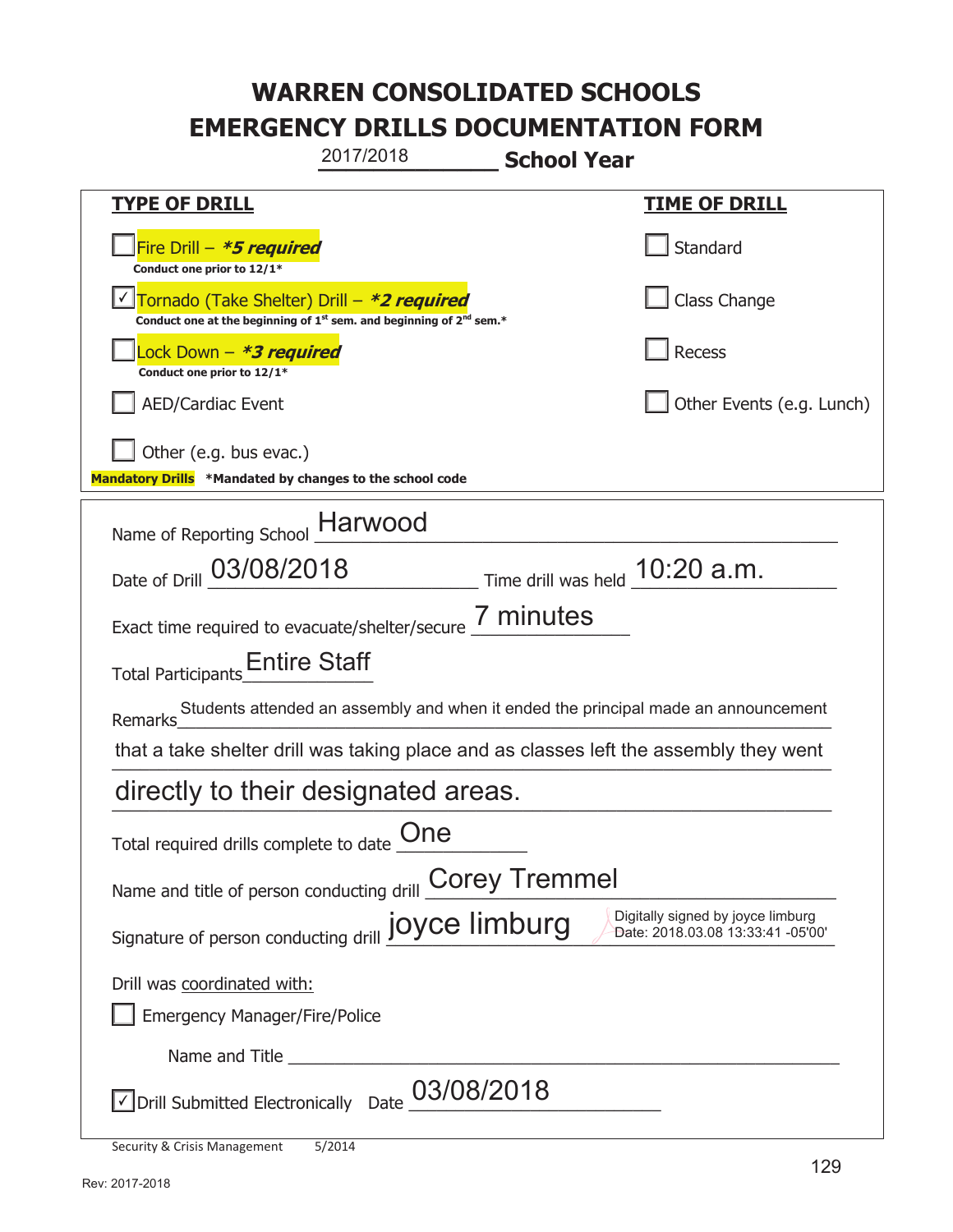|                                                                                    | 2017/2018                                                                                                                                 | <b>School Year</b>                                                          |                                                                                                                  |  |
|------------------------------------------------------------------------------------|-------------------------------------------------------------------------------------------------------------------------------------------|-----------------------------------------------------------------------------|------------------------------------------------------------------------------------------------------------------|--|
| <u>TYPE OF DRILL</u>                                                               |                                                                                                                                           |                                                                             | <u>TIME OF DRILL</u>                                                                                             |  |
| Fire Drill - *5 required<br>Conduct one prior to 12/1*                             |                                                                                                                                           |                                                                             | Standard                                                                                                         |  |
|                                                                                    | Tornado (Take Shelter) Drill – *2 required<br>Conduct one at the beginning of 1 <sup>st</sup> sem. and beginning of 2 <sup>nd</sup> sem.* |                                                                             | <b>Class Change</b>                                                                                              |  |
| Lock Down - *3 required<br>Conduct one prior to 12/1*                              |                                                                                                                                           |                                                                             | <b>Recess</b>                                                                                                    |  |
| <b>AED/Cardiac Event</b>                                                           |                                                                                                                                           |                                                                             | Other Events (e.g. Lunch)                                                                                        |  |
| Other (e.g. bus evac.)<br>Mandatory Drills *Mandated by changes to the school code |                                                                                                                                           |                                                                             |                                                                                                                  |  |
| Name of Reporting School Harwood Elementary                                        |                                                                                                                                           |                                                                             |                                                                                                                  |  |
| Date of Drill 02/06/2018                                                           |                                                                                                                                           | $\frac{2:15 \text{ pm}}{2}$ Time drill was held $\frac{2:15 \text{ pm}}{2}$ |                                                                                                                  |  |
| Exact time required to evacuate/shelter/secure                                     |                                                                                                                                           | 5 minutes                                                                   |                                                                                                                  |  |
| Total Participants                                                                 | All students & Staff                                                                                                                      |                                                                             |                                                                                                                  |  |
| Remarks                                                                            |                                                                                                                                           |                                                                             | Announcement was made via overhead that we were going into an internal Lock Down.                                |  |
|                                                                                    |                                                                                                                                           |                                                                             | All students were asked to be secure in their classroom with doors locked. All staff and students were accounted |  |
| for via walkie and the all clear announcement was made.                            |                                                                                                                                           |                                                                             |                                                                                                                  |  |
| Total required drills complete to date $\frac{3}{2}$                               |                                                                                                                                           |                                                                             |                                                                                                                  |  |
| <b>Corey Tremmel</b><br>Name and title of person conducting drill                  |                                                                                                                                           |                                                                             |                                                                                                                  |  |
| Signature of person conducting drill joyce limburg                                 |                                                                                                                                           |                                                                             | Digitally signed by joyce limburg<br>Date: 2018.02.06 14:42:06 -05'00'                                           |  |
| Drill was coordinated with:                                                        |                                                                                                                                           |                                                                             |                                                                                                                  |  |
| <b>Emergency Manager/Fire/Police</b>                                               |                                                                                                                                           |                                                                             |                                                                                                                  |  |
| Name and Title                                                                     |                                                                                                                                           |                                                                             |                                                                                                                  |  |
| Drill Submitted Electronically Date                                                |                                                                                                                                           | 02/06/2018                                                                  |                                                                                                                  |  |
| Security & Crisis Management                                                       | 5/2014                                                                                                                                    |                                                                             |                                                                                                                  |  |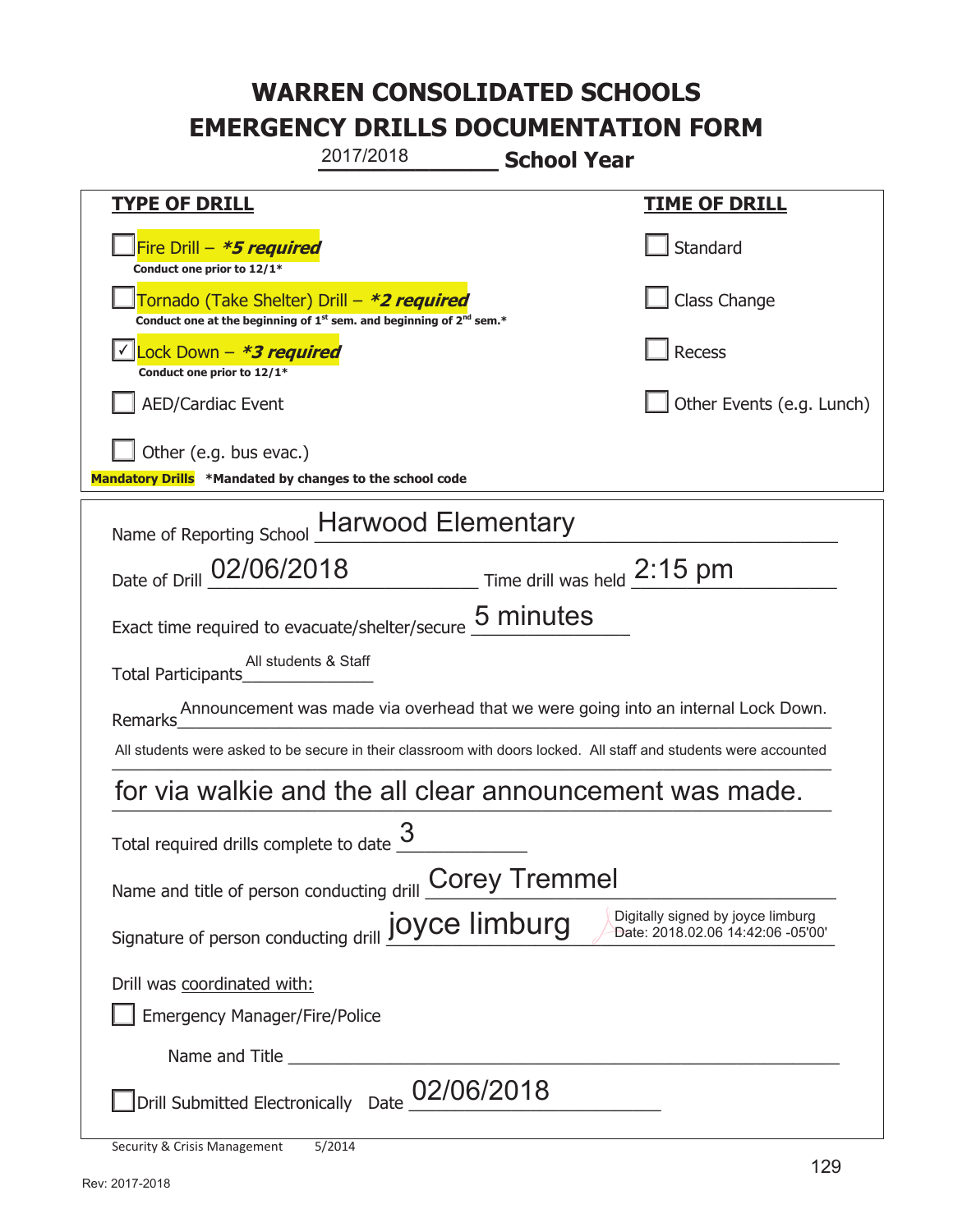**\_\_\_\_\_\_\_\_\_\_\_\_\_ School Year** 

| <b>TYPE OF DRILL</b>                                                                                                                      | <u>TIME OF DRILL</u>      |  |
|-------------------------------------------------------------------------------------------------------------------------------------------|---------------------------|--|
|                                                                                                                                           |                           |  |
| Fire Drill - *5 required<br>Conduct one prior to 12/1*                                                                                    | Standard                  |  |
| Tornado (Take Shelter) Drill – *2 required<br>Conduct one at the beginning of 1 <sup>st</sup> sem. and beginning of 2 <sup>nd</sup> sem.* | Class Change              |  |
| Lock Down - *3 required<br>Conduct one prior to 12/1*                                                                                     | Recess                    |  |
| <b>AED/Cardiac Event</b>                                                                                                                  | Other Events (e.g. Lunch) |  |
| Other (e.g. bus evac.)<br>Mandatory Drills *Mandated by changes to the school code                                                        |                           |  |
| Name of Reporting School Harwood Elementary                                                                                               |                           |  |
| Date of Drill 1/10/2018 Time drill was held 11:00 AM                                                                                      |                           |  |
| Exact time required to evacuate/shelter/secure 2 mins 30 sec                                                                              |                           |  |
|                                                                                                                                           |                           |  |
| <b>Total Participants</b>                                                                                                                 |                           |  |
| Remarks                                                                                                                                   |                           |  |
|                                                                                                                                           |                           |  |
|                                                                                                                                           |                           |  |
| Total required drills complete to date $\frac{I}{I}$                                                                                      |                           |  |
| Name and title of person conducting drill <b>Corey Tremmel</b>                                                                            |                           |  |
| Signature of person conducting drill <b>Corey Tremmel</b> Digitally signed by Corey Tremmel                                               |                           |  |
| Drill was coordinated with:                                                                                                               |                           |  |
| <b>Emergency Manager/Fire/Police</b>                                                                                                      |                           |  |
| Name and Title <b>Example 2018</b> Name and Title <b>1998</b>                                                                             |                           |  |
|                                                                                                                                           |                           |  |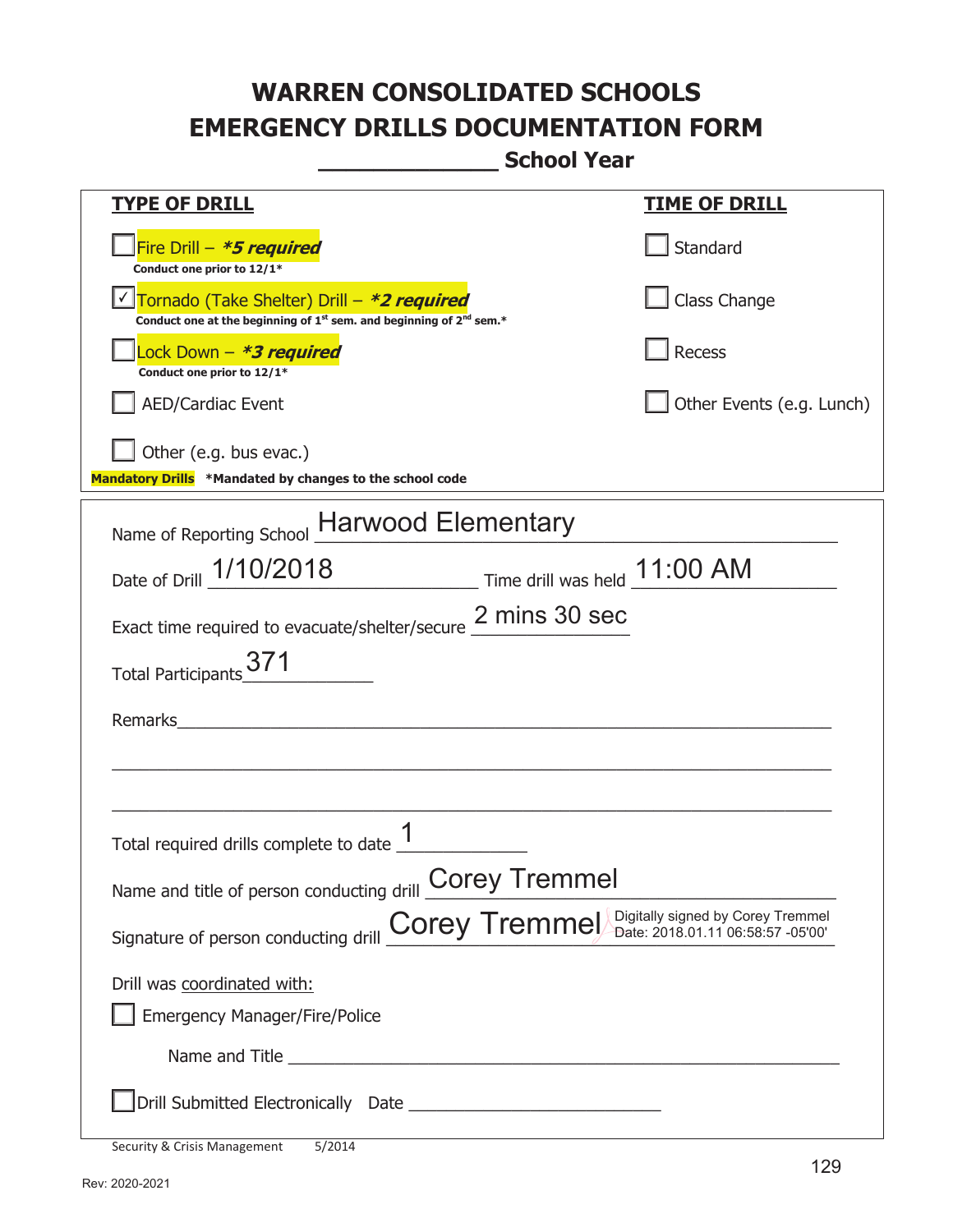|                                                                                    | 2017/2018                                                                                                                                 | <b>School Year</b>             |                                                                                             |  |
|------------------------------------------------------------------------------------|-------------------------------------------------------------------------------------------------------------------------------------------|--------------------------------|---------------------------------------------------------------------------------------------|--|
| <b>TYPE OF DRILL</b>                                                               |                                                                                                                                           |                                | <u>TIME OF DRILL</u>                                                                        |  |
| Fire Drill - *5 required<br>Conduct one prior to 12/1*                             |                                                                                                                                           |                                | Standard                                                                                    |  |
|                                                                                    | Tornado (Take Shelter) Drill – *2 required<br>Conduct one at the beginning of 1 <sup>st</sup> sem. and beginning of 2 <sup>nd</sup> sem.* |                                | Class Change                                                                                |  |
| Lock Down - <b>*3 required</b><br>Conduct one prior to 12/1*                       |                                                                                                                                           |                                | Recess                                                                                      |  |
| <b>AED/Cardiac Event</b>                                                           |                                                                                                                                           |                                | Other Events (e.g. Lunch)                                                                   |  |
| Other (e.g. bus evac.)<br>Mandatory Drills *Mandated by changes to the school code |                                                                                                                                           |                                |                                                                                             |  |
| Name of Reporting School Harwood Elementary                                        |                                                                                                                                           |                                |                                                                                             |  |
| Date of Drill 12/01/2017                                                           |                                                                                                                                           | Time drill was held _ 10:45 AM |                                                                                             |  |
| Exact time required to evacuate/shelter/secure                                     |                                                                                                                                           | 3 Minutes                      |                                                                                             |  |
| Total Participants                                                                 | All students & Staff                                                                                                                      |                                |                                                                                             |  |
| Remarks                                                                            |                                                                                                                                           |                                | Announcement was made via overhead that we were going into an internal Lock Down.           |  |
|                                                                                    |                                                                                                                                           |                                | Once all students and staff were safe and rooms secure the all clear was made via overhead. |  |
|                                                                                    |                                                                                                                                           |                                |                                                                                             |  |
| Total required drills complete to date $\leq$                                      | 2                                                                                                                                         |                                |                                                                                             |  |
| Name and title of person conducting drill <b>JOYCE Limburg</b> , Secretary         |                                                                                                                                           |                                |                                                                                             |  |
| Signature of person conducting drill joyce limburg                                 |                                                                                                                                           |                                | Digitally signed by joyce limburg<br>Date: 2017.12.01 10:58:23 -05'00'                      |  |
| Drill was coordinated with:                                                        |                                                                                                                                           |                                |                                                                                             |  |
| <b>Emergency Manager/Fire/Police</b>                                               |                                                                                                                                           |                                |                                                                                             |  |
|                                                                                    |                                                                                                                                           |                                |                                                                                             |  |
|                                                                                    | Drill Submitted Electronically Date 12/01/2017                                                                                            |                                |                                                                                             |  |
| Security & Crisis Management                                                       | 5/2014                                                                                                                                    |                                |                                                                                             |  |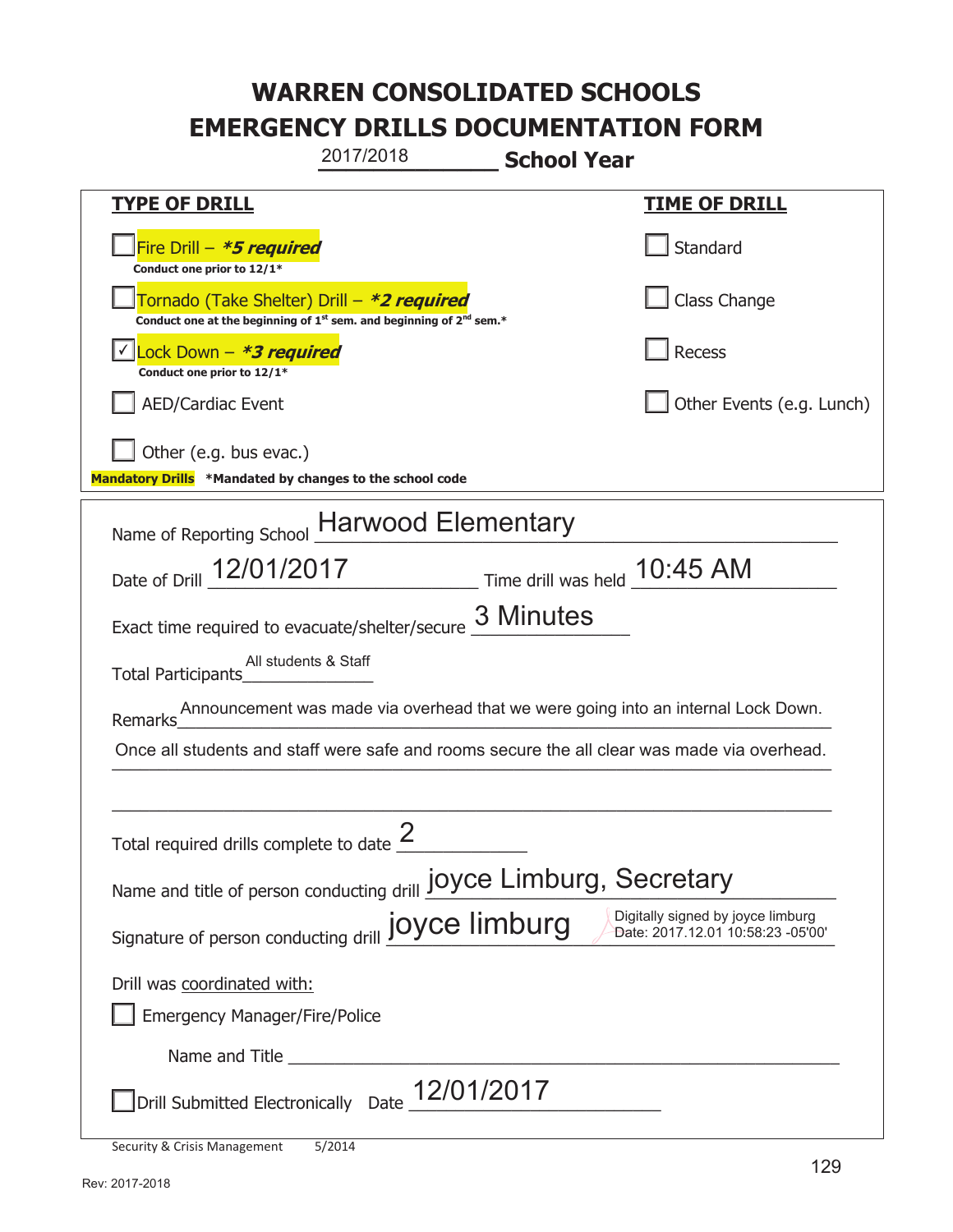**\_\_\_\_\_\_\_\_\_\_\_\_\_ School Year TYPE OF DRILL TIME OF DRILL**  侊Fire Drill – **\*5 required** ✔ **Conduct one prior to 12/1\* Standard** 侊Tornado (Take Shelter) Drill – **\*2 required** Conduct one at the beginning of 1<sup>st</sup> sem. and beginning of 2<sup>nd</sup> sem.\* Class Change 侊Lock Down – **\*3 required Conduct one prior to 12/1\* Recess** AED/Cardiac Event **AED/Cardiac Event Network Network Network Network Network Network Network Network Network Network Network Network Network Network Network Network Network Network Net** Other (e.g. bus evac.) **Mandatory Drills \*Mandated by changes to the school code**  Name of Reporting School **Harwood** Date of Drill 11/09/2017 Exact time required to evacuate/shelter/secure Total Participants Remarks\_\_\_\_\_\_\_\_\_\_\_\_\_\_\_\_\_\_\_\_\_\_\_\_\_\_\_\_\_\_\_\_\_\_\_\_\_\_\_\_\_\_\_\_\_\_\_\_\_\_\_\_\_\_\_\_\_\_\_\_\_\_\_\_\_\_\_\_\_\_ for attendance. Once all were accounted for, the outside bells were rung for re-admittance.  $\_$  , and the set of the set of the set of the set of the set of the set of the set of the set of the set of the set of the set of the set of the set of the set of the set of the set of the set of the set of the set of th Total required drills complete to date  $\overline{\phantom{a}}$  Three Name and title of person conducting drill **Corey Tremmel** Signature of person conducting drill **joyce limburg** Digitally signed by joyce limburg Signature of person conducting drill **joyce limburg** Drill was coordinated with:  $\boxed{\checkmark}$  Emergency Manager/Fire/Police Name and Title **Audio Sentry was notified** Drill Submitted Electronically Date  $\frac{11/09/2017}{\sqrt{11/09}}$ 2017/2018  $\_$  Time drill was held  $9:40$  a.m. 2 minutes & 7 seconds Entire staff & students The alarm was sounded and students and staff exited the building. Principal radioed each grade via walkie-talkie Date: 2017.11.09 10:50:03 -05'00'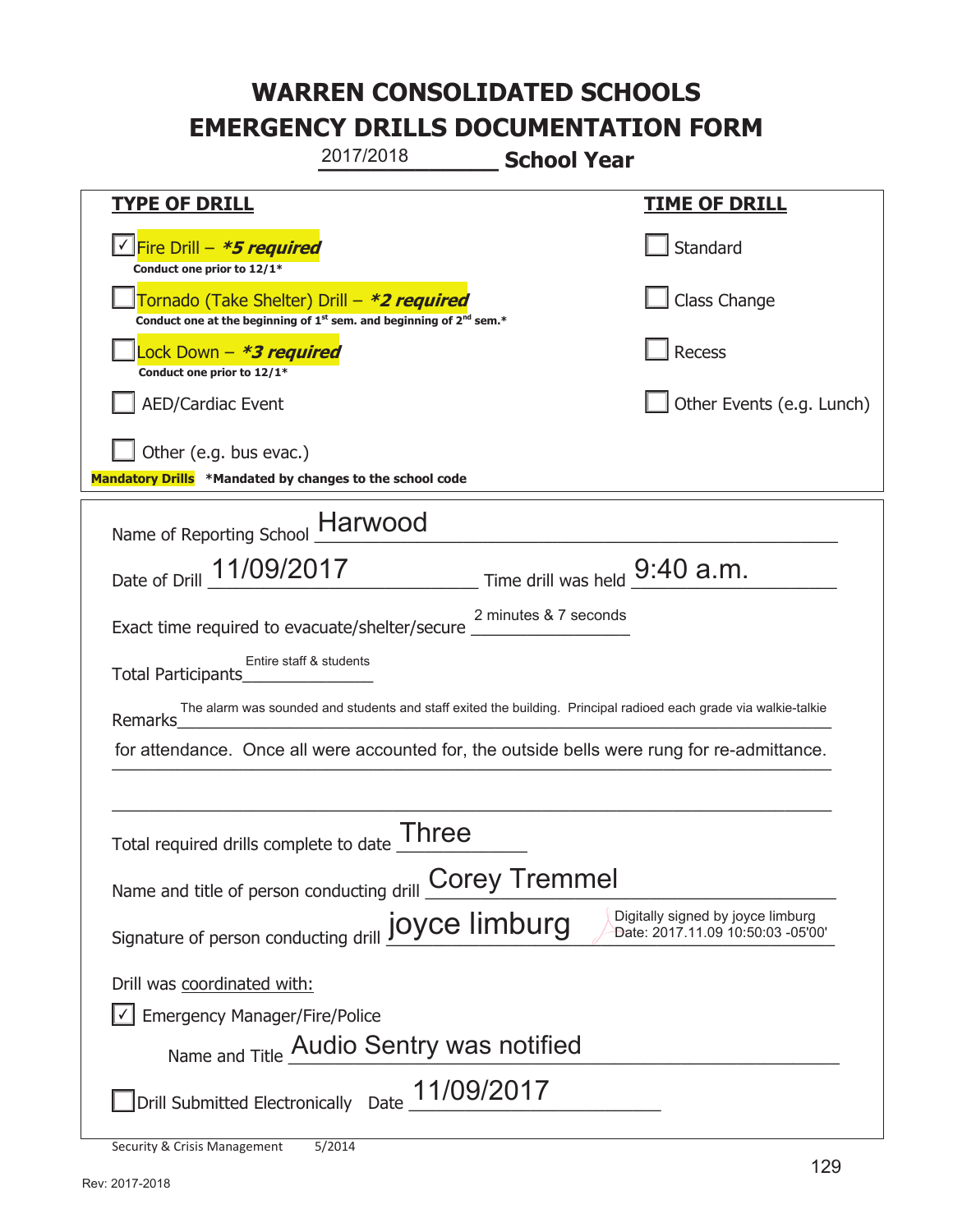**\_\_\_\_\_\_\_\_\_\_\_\_\_ School Year TYPE OF DRILL TIME OF DRILL**  侊Fire Drill – **\*5 required** ✔ **Conduct one prior to 12/1\* Standard** 侊Tornado (Take Shelter) Drill – **\*2 required** Conduct one at the beginning of 1<sup>st</sup> sem. and beginning of 2<sup>nd</sup> sem.\* Class Change 侊Lock Down – **\*3 required Conduct one prior to 12/1\* Recess** AED/Cardiac Event **AED/Cardiac Event Network Network Network Network Network Network Network Network Network Network Network Network Network Network Network Network Network Network Net** Other (e.g. bus evac.) **Mandatory Drills \*Mandated by changes to the school code**  Name of Reporting School **Harwood** Date of Drill  $\frac{10/16/2017}{20}$  Time drill was held  $\frac{11:00 \text{ a.m.}}{20}$ Exact time required to evacuate/shelter/secure Total Participants\_\_\_\_\_\_\_\_\_\_\_\_\_\_ Remarks\_\_\_\_\_\_\_\_\_\_\_\_\_\_\_\_\_\_\_\_\_\_\_\_\_\_\_\_\_\_\_\_\_\_\_\_\_\_\_\_\_\_\_\_\_\_\_\_\_\_\_\_\_\_\_\_\_\_\_\_\_\_\_\_\_\_\_\_\_\_ Once all were accounted for, the outside bells were rung for re-admittance.  $\_$  , and the set of the set of the set of the set of the set of the set of the set of the set of the set of the set of the set of the set of the set of the set of the set of the set of the set of the set of the set of th Total required drills complete to date  $\frac{Two}{\sim}$ Name and title of person conducting drill **Corey Tremmel** Signature of person conducting drill **joyce limburg** Digitally signed by joyce limburg Signature of person conducting drill **joyce limburg** Drill was coordinated with:  $\boxed{\checkmark}$  Emergency Manager/Fire/Police Name and Title **Audry Sentry was notified** Drill Submitted Electronically Date  $\frac{10/16/2017}{\sqrt{100}}$ 2017/2018 1 minute 51 seconds Entire staff & students The alarm was sounded and students and staff exited the building. Principal radioed each grade via walkie-talke for attenndance.<br>Remarks Date: 2017.10.16 11:10:15 -04'00'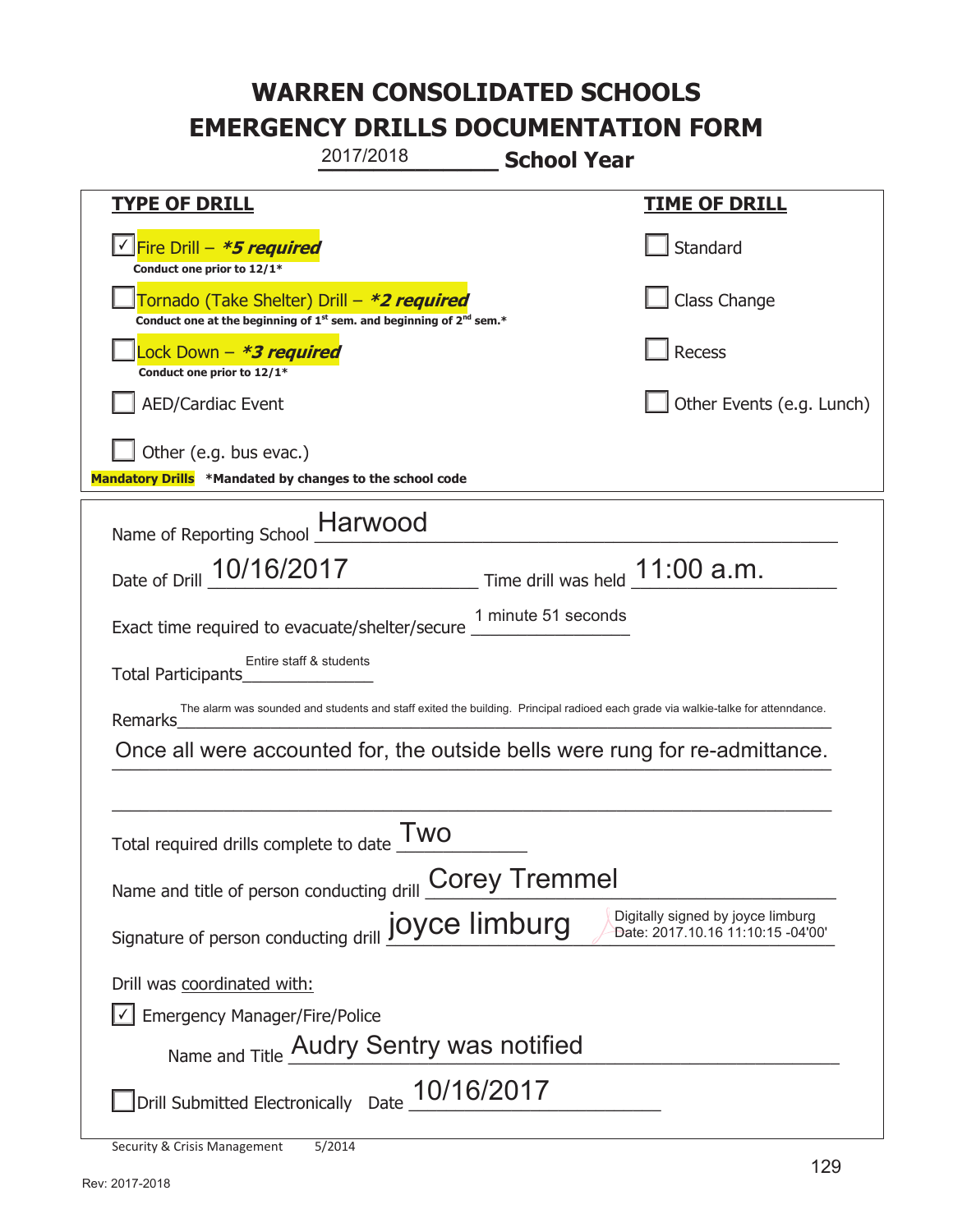|                                                                                                                                                  | 2017/2018  | <b>School Year</b>                                    |                                                                                   |
|--------------------------------------------------------------------------------------------------------------------------------------------------|------------|-------------------------------------------------------|-----------------------------------------------------------------------------------|
| <u>TYPE OF DRILL</u>                                                                                                                             |            |                                                       | <u>TIME OF DRILL</u>                                                              |
| Fire Drill - *5 required<br>Conduct one prior to 12/1*                                                                                           |            |                                                       | Standard                                                                          |
| Tornado (Take Shelter) Drill – <b>*2 required</b><br>Conduct one at the beginning of 1 <sup>st</sup> sem. and beginning of 2 <sup>nd</sup> sem.* |            |                                                       | Class Change                                                                      |
| √ Lock Down – <b>*3 required</b><br>Conduct one prior to 12/1*                                                                                   |            |                                                       | Recess                                                                            |
| <b>AED/Cardiac Event</b>                                                                                                                         |            |                                                       | Other Events (e.g. Lunch)                                                         |
| Other (e.g. bus evac.)<br>Mandatory Drills *Mandated by changes to the school code                                                               |            |                                                       |                                                                                   |
| Name of Reporting School Harwood Elementary                                                                                                      |            |                                                       |                                                                                   |
| Date of Drill 09/26/2017                                                                                                                         |            | $\frac{1}{2}$ Time drill was held $\frac{9:35}{2}$ AM |                                                                                   |
| Exact time required to evacuate/shelter/secure                                                                                                   |            |                                                       |                                                                                   |
| All students and staff<br>Total Participants Total Property                                                                                      |            |                                                       |                                                                                   |
| <b>Remarks</b>                                                                                                                                   |            |                                                       | Announcement was made via overhead that we were going into an external Lock Down. |
| Once all students and staff were safe and rooms secure the all clear was made via overhead.                                                      |            |                                                       |                                                                                   |
|                                                                                                                                                  |            |                                                       |                                                                                   |
| Total required drills complete to date $\underline{\textsf{one}}$                                                                                |            |                                                       |                                                                                   |
| Name and title of person conducting drill Corey Tremmel                                                                                          |            |                                                       |                                                                                   |
| Signature of person conducting drill joyce limburg                                                                                               |            |                                                       | Digitally signed by joyce limburg<br>Date: 2017.09.27 09:58:45 -04'00'            |
| Drill was coordinated with:                                                                                                                      |            |                                                       |                                                                                   |
| <b>Emergency Manager/Fire/Police</b>                                                                                                             |            |                                                       |                                                                                   |
|                                                                                                                                                  |            |                                                       |                                                                                   |
| √ Drill Submitted Electronically Date                                                                                                            | 09/27/2017 |                                                       |                                                                                   |